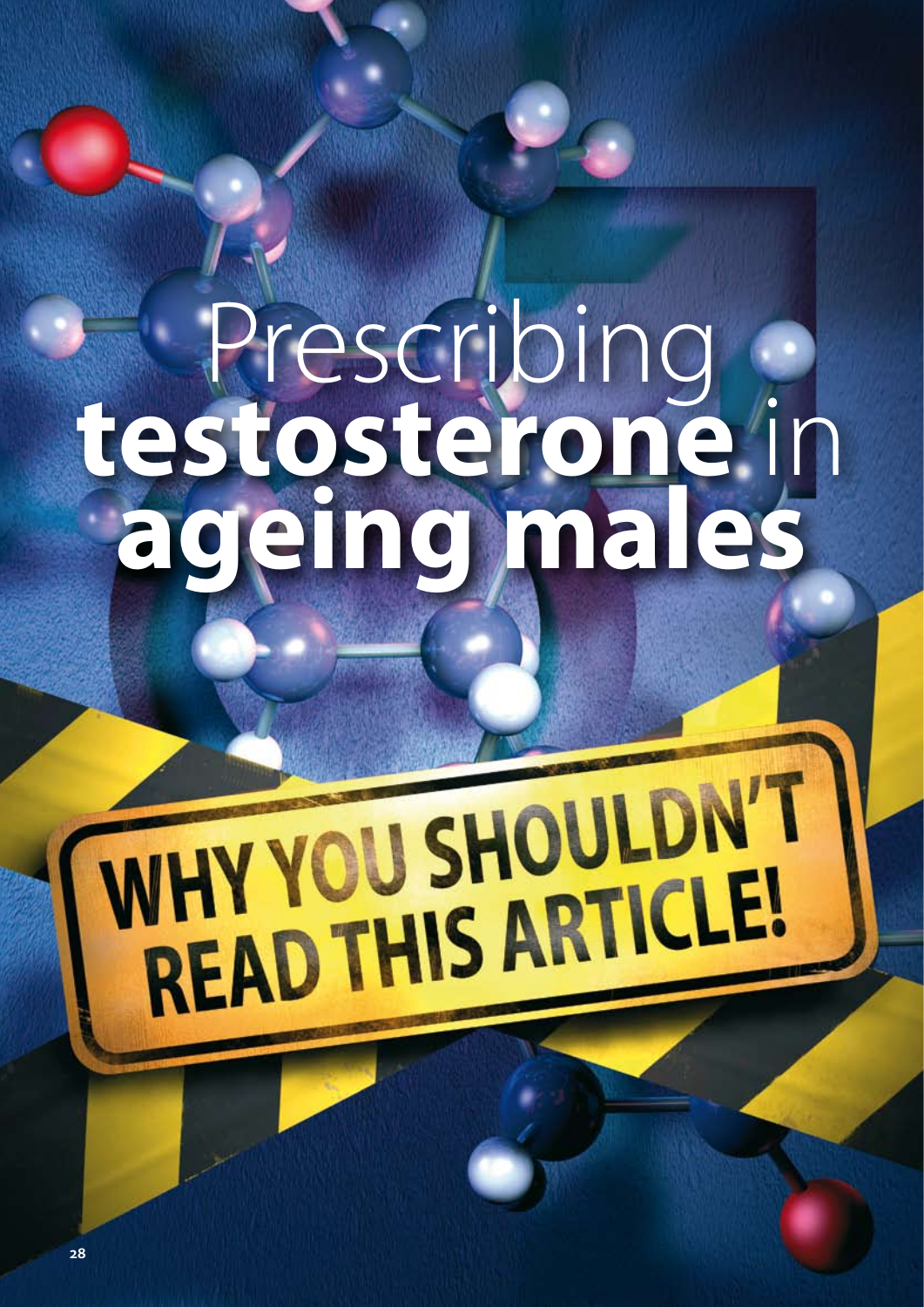*Testosterone supplementation may be an appropriate treatment for males with clinical features of androgen deficiency and early morning serum total testosterone levels consistently below the accepted threshold of normal. Testosterone supplementation is not, however, appropriate for ageing males with non-specific symptoms and signs and slowly declining testosterone levels; the risks and benefits of treatment are uncertain for these patients. A mildly subnormal testosterone level may improve with changes in lifestyle, such as reducing alcohol intake, weight loss in those who are overweight or obese or improving sleep patterns. A significant rise in prescriptions for testosterone in older males has been observed in New Zealand, as it has in other countries such as the United States, United Kingdom and Australia. If you have never had cause to prescribe testosterone in an ageing male with non-specific symptoms and signs and slowly declining testosterone levels, continue this practice and read no further…* 

#### **Key concepts**

- As seen in other countries, testosterone use in New Zealand is increasing and it is possible that some of this use may be inappropriate
- **Although testosterone levels decline with** age, the risks and benefits of testosterone supplementation in older males is unclear as appropriate randomised controlled trials have not been conducted
- The diagnosis of hypogonadism should be based on multiple signs and symptoms and consistently low testosterone levels
- **EXTENUE FACTOL** CO-morbidities and the use of some medicines can influence a patient's reproductive hormone levels and should be assessed and altered where possible to first exclude modifiable reasons for altered gonadal function
- **Formales with hypogonadism, prescribing** testosterone may be appropriate if there are no contraindications and the uncertain risks, along with the monitoring and testing requirements, are discussed with the patient

# **The role of testosterone in adult males**

Testosterone in males is responsible for the development and maintenance of typical secondary sex characteristics, such as increased facial and body hair, increased muscle growth, increased bone mass, and effects on libido.<sup>1</sup> It also has effects on energy and stamina, and psychological influences, e.g. on mood and drive.

In adult males, approximately 95% of testosterone is produced in the testes, with the remainder produced by the adrenal gland.1 The effects of testosterone in the body can derive from testosterone itself, from conversion to its active metabolite dihydrotestosterone (DHT) and conversion to oestrogen by aromatase enzymes.2

Production of testosterone is regulated by the hypothalamicpituitary-gonadal reproductive axis (HPG axis). The hypothalamus secretes gonadotropin-releasing hormone (GnRH), which in turn causes the anterior pituitary to release luteinising hormone (LH) and follicle stimulating hormone (FSH). LH stimulates Leydig cells in the testes to produce testosterone. Most of the testosterone in the body (total testosterone) is bound to sex hormone binding globulin (SHBG) or weakly bound to albumin; approximately  $1 - 3\%$  of total testosterone is non-bound (free testosterone).<sup>3</sup> While free testosterone is the fraction available for uptake and binding to androgen receptors in the tissues, measurement of free testosterone (by measuring SHBG) is not usually necessary. Total testosterone measurement is the key laboratory test for assessing gonadal function in males.

Hypogonadism can have an early or late onset, and can result from a low or absent testicular production of testosterone despite increased stimulation from the pituitary (primary hypogonadism), a failure of the appropriate output from the hypothalamus and pituitary (secondary hypogonadism) or a combination of the two.

## **Testosterone levels generally decline with age**

Unlike the relatively abrupt fall in oestrogen levels in women during menopause, in most population studies testosterone production declines very slowly with age in males. The diurnal rhythm of peak levels in the morning and lowest levels in the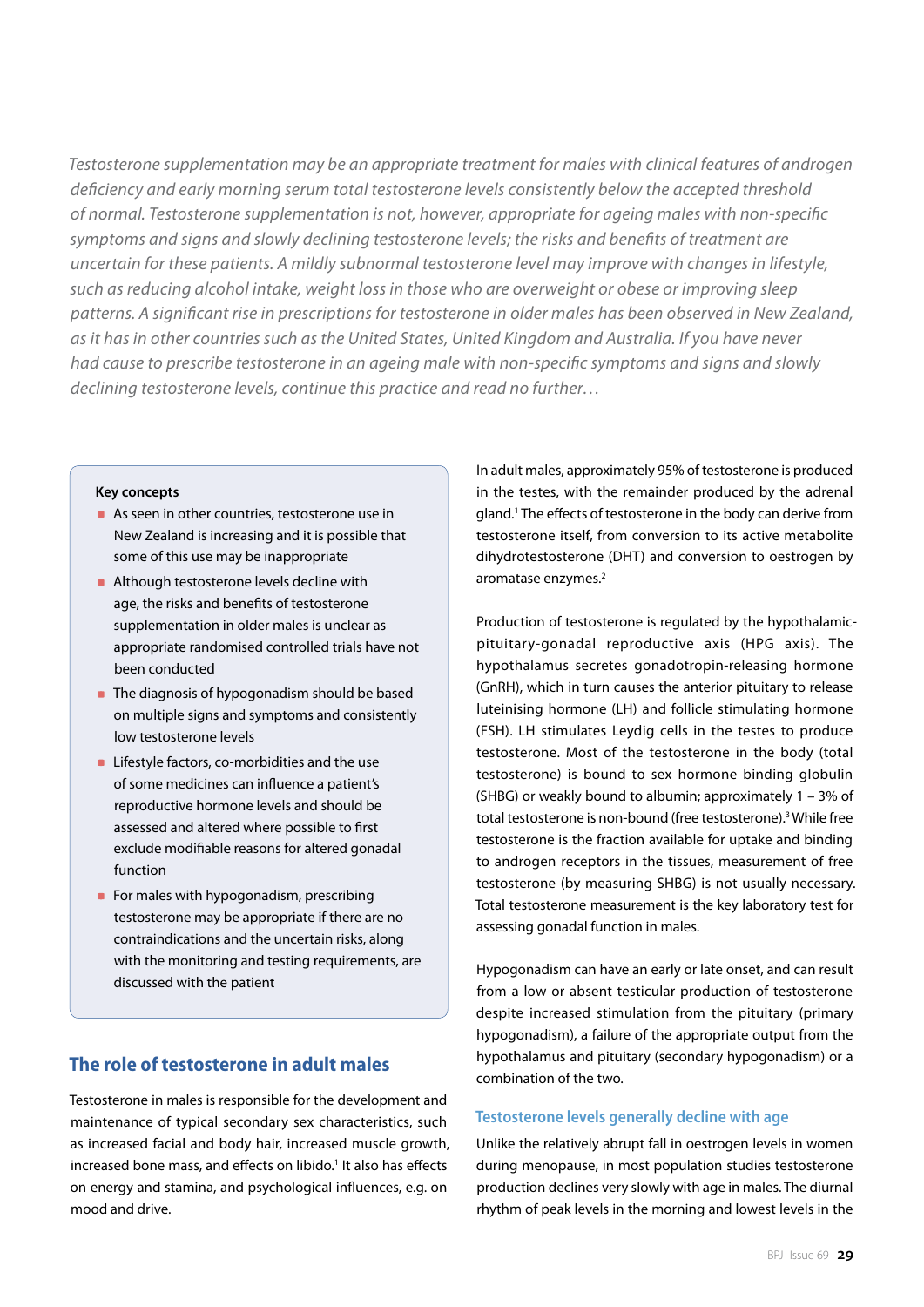afternoon and evening also becomes less pronounced.<sup>3</sup> In addition, the concentration of SHBG increases in males with age, therefore resulting in declining levels of free testosterone<sup>3</sup> In cohorts of males aged 40 years and older, total testosterone levels have been observed to fall by  $1 - 2\%$  per year.<sup>4</sup> However, the rate of decline varies between individuals and is influenced by factors such as obesity, co-morbid conditions and some medicines. Changes in reproductive hormone levels with age are not inevitable or universal and some studies of healthy active older males suggest they retain reproductive hormone levels comparable with younger males.<sup>5</sup> Age-related testosterone decline results from dysfunction in both testicular and hypothalamic-pituitary function, and therefore can have aspects of both primary and secondary hypogonadism.5

# **Are we "disease mongering"?**

There has been considerable concern in the international literature that the clinical significance of testosterone decline in ageing males has been overstated (largely by pharmaceutical companies who manufacture testosterone products), and that testosterone supplementation in males with low levels due to ageing is not justified based on current evidence.<sup>6–8</sup> An increase in prescriptions for testosterone has been observed in many countries over the past decade, in the absence of any research findings or changes in clinical guidance to prompt a change in prescribing. For example, in the United States the number of patients prescribed testosterone increased by 76% between 2010 (1,299,846) and

2013 (2,291,266), with approximately 0.7% of the population being prescribed testosterone.<sup> $7, 9$ </sup> Furthermore, a sample of 250,000 males prescribed testosterone found that only 72% had evidence of undergoing a testosterone measurement prior to initiating use, so that approximately one-quarter of patients had apparently not been diagnosed using a standard appropriate to best clinical care.<sup>7</sup> Similar trends of increasing testosterone use have been observed in the United Kingdom and Australia.<sup>6, 8</sup>

### **Testosterone dispensing in New Zealand**

Testosterone use in New Zealand is lower overall than in the United States, with approximately 0.2% of the male population being dispensed testosterone in 2013.<sup>10, 11</sup> However, data from New Zealand indicate that use has increased over the last few years, from 3,129 males dispensed testosterone preparations in 2011 to 4,415 in 2014; a 41% increase.<sup>11</sup> While the largest group of males dispensed testosterone are those aged 50 years and older, increases in dispensing rates during this time have occurred across all age groups (Figure 1). This increase in the number of people using testosterone could be due to population rise, an increasing clinical recognition and detection of hypogonadism, inappropriate prescribing or any combination of these factors; dispensing data do not allow an assessment of the underlying reasons for prescription. However, given the international experience, it is worthwhile considering the clinical indications and current guidelines for prescribing testosterone.



**Figure 1:** Number of males dispensed testosterone (all formulations) by age group in New Zealand from 2011 to 2014.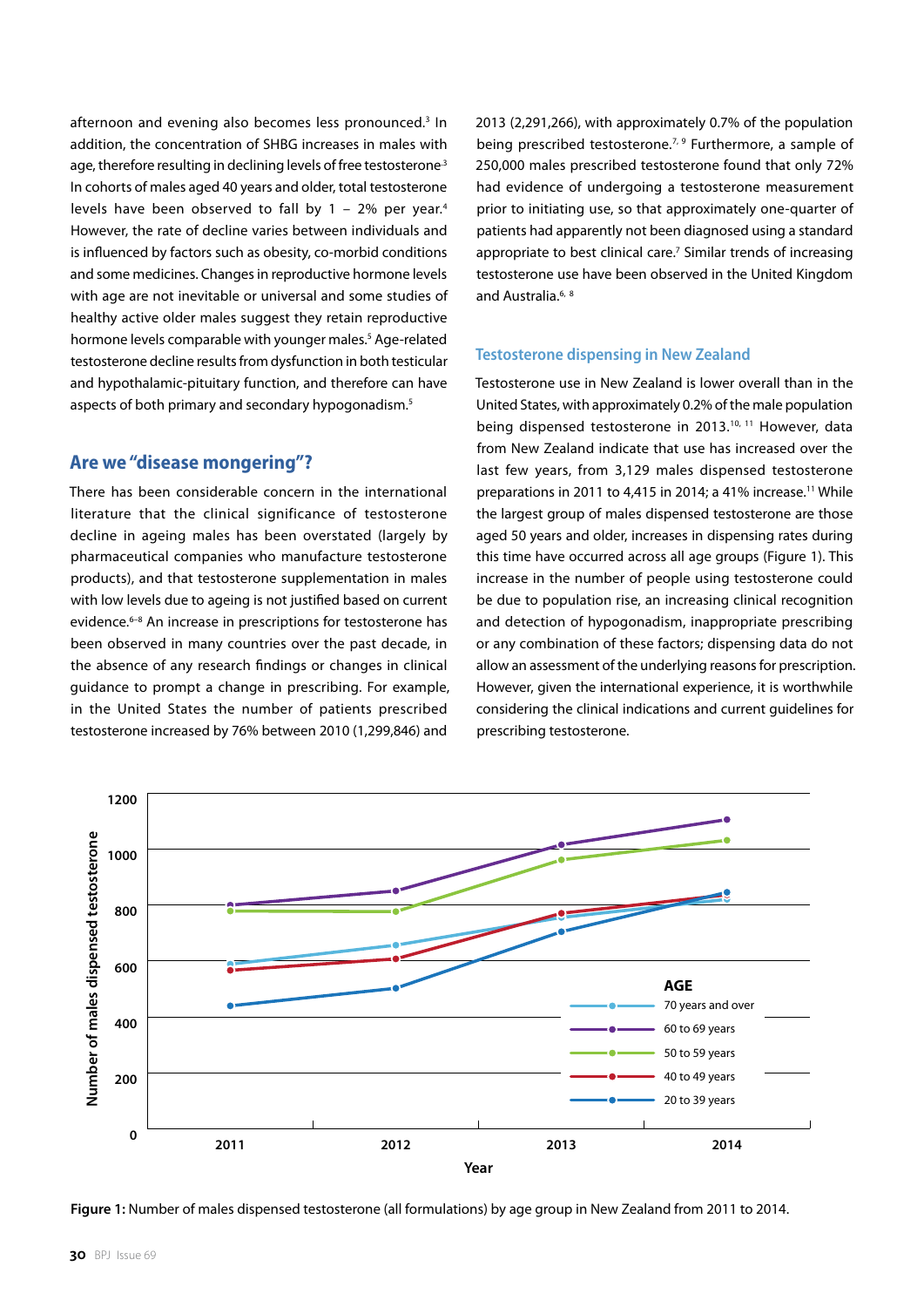# **Recent research into testosterone use in older males spells a note of caution**

Three recent studies investigating the use of testosterone in older males have generated media coverage and controversy in medical journals regarding whether testosterone use increases cardiovascular risk in these men.<sup>13-15</sup> These recent studies have recognised weaknesses in study design and it would be inappropriate to base treatment decisions on these studies alone, but their results do raise concern.

# **Reaction from regulatory and clinical bodies**

Organisations and committees such as the United States' Food and Drug Administration (FDA), American Urological Association and New Zealand's Medicines Adverse Reaction Committee have all met to discuss these findings. Their conclusions are not entirely congruent, which reflects the varying interpretations possible from the current evidence and highlights the current uncertainty surrounding the risks and benefits of prescribing testosterone in older males:

- The FDA recommended on the basis of these studies that information labels for testosterone products include that there may be an increased risk of cardiovascular disease12
- **The New Zealand Medicines Adverse Reactions** Committee concluded that there was no statistical evidence to support an association between testosterone replacement (as opposed to misuse) and myocardial infarction, venous thromboembolism or stroke<sup>16</sup>
- **The American Urological Association concluded** that evidence was contradictory and that definitive studies had not been performed<sup>17</sup>

**Lessons from the Women's Health Initiative: randomised controlled trials are necessary to evaluate risks and benefits**

The reality of medical practice is that medicines are prescribed on the basis of the safety information at hand, and with further time and research additional adverse effects can come to light which alter the balance of risks and benefits for any medicine. The current situation of testosterone use in older males is clearly reminiscent of the practice of prescribing reproductive hormones to peri- and postmenopausal females to alleviate the symptoms of menopause. In that case, the Women's Health Initiative study produced a sudden change in medical practice as the risks of hormone treatment from randomised controlled trial data were greatly different from previous data available from case control studies. There is obvious concern that a similar situation could arise for the prescription of testosterone in older males, where this practice could become widespread only to be later shown in appropriately controlled trials to carry substantial risks.

# **The bottom line – for now**

At present, there are concerns that testosterone use could cause adverse cardiovascular effects in older males but there is also a clear acknowledgement that additional randomised controlled trials specifically designed to provide safety information in this patient group are necessary.

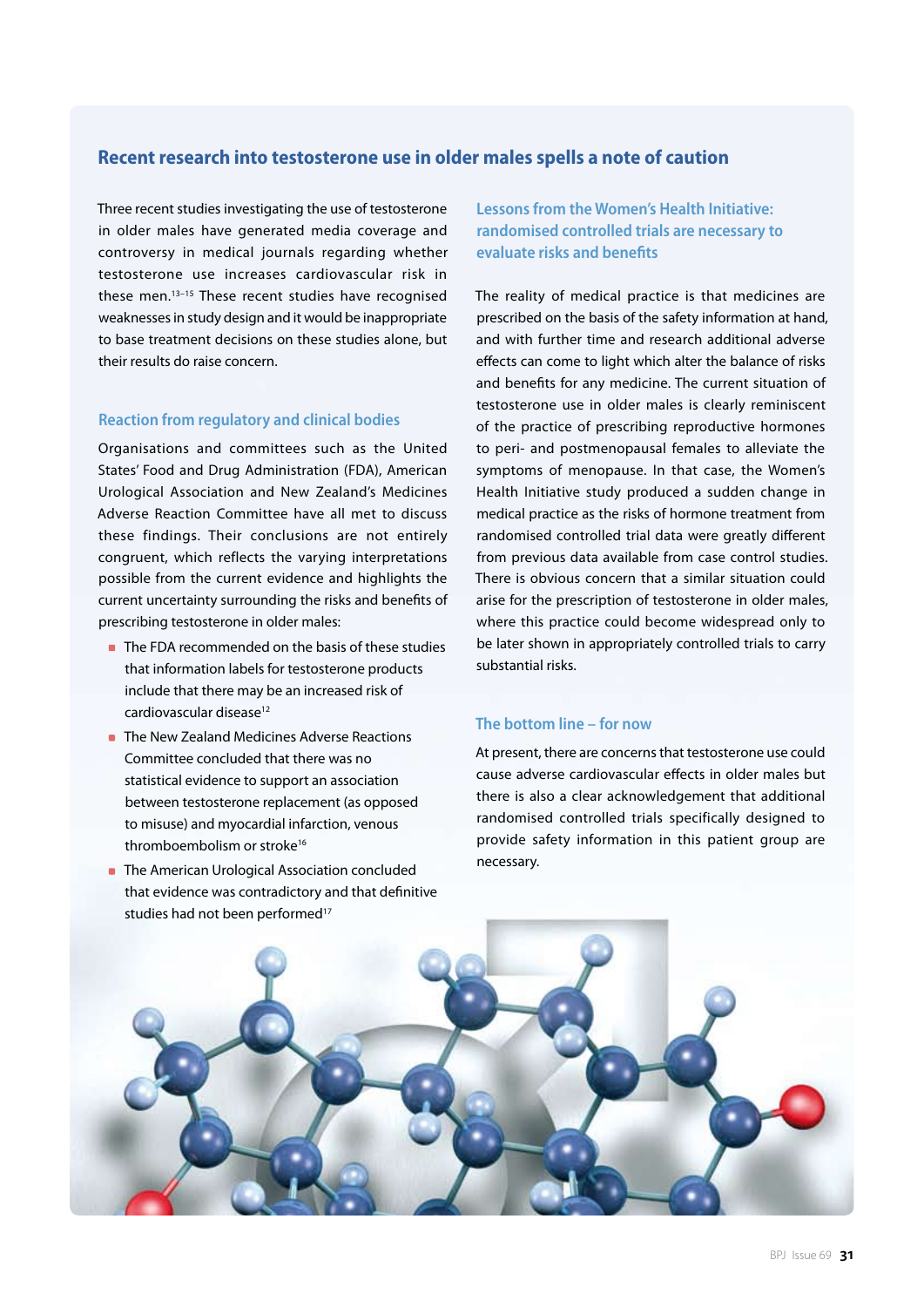# **So, is testosterone an appropriate treatment for ageing males?**

In March 2015, the United States Food and Drug Administration cautioned against the use of testosterone treatment in older males with low testosterone levels for no apparent reason other than ageing.12 There is a lack of randomised controlled trials assessing benefits and risks of testosterone supplementation to guide evidence-based management of older males who experience symptoms of hypogonadism and have low levels of testosterone. Therefore, testosterone treatment in older males should only be considered in those with clinically established hypogonadism, with symptoms and signs that significantly impact their quality of life, after reversible causes have been eliminated, other treatments had been trialled, and discussion about the lack of conclusive evidence of both benefit and adverse effects.

 $\mathbb{G}\rightarrow$  For further discussion of the evidence on cardiovascular safety of testosterone, see: "Recent research into testosterone use in older males spells a note of caution".

**Table 1:** Symptoms and signs of testosterone deficiency in males (features are not individually diagnostic of hypogonadism)<sup>5</sup>

#### **More specific**

- Decreased or absent early morning/spontaneous erection
- Reduced libido and sexual activity (often an early symptom of deficiency)
- **Exectile dysfunction**
- **Breast discomfort, gynaecomastia (more common** with primary hypogonadism)
- **Loss of facial, axillary and pubic hair (usually only if** long-term deficiency)
- **Testicular atrophy**
- Infertility, low sperm count (usually only if long-term deficiency)
- Height loss, low velocity fractures, low bone mineral density
- **Hot flushes, sweats (usually only if severe deficiency** or rapid decrease)

### **Less specific**

- Decreased energy, motivation and confidence
- **Depressed mood (often an early symptom of** deficiency)
- **Poor concentration and memory**
- **Sleep disturbance and increased sleepiness**
- **Mild anaemia (normochromic)**
- Reduced muscle bulk and strength (usually only if long-term deficiency)
- **Increased body mass index and body fat**
- Decreased physical performance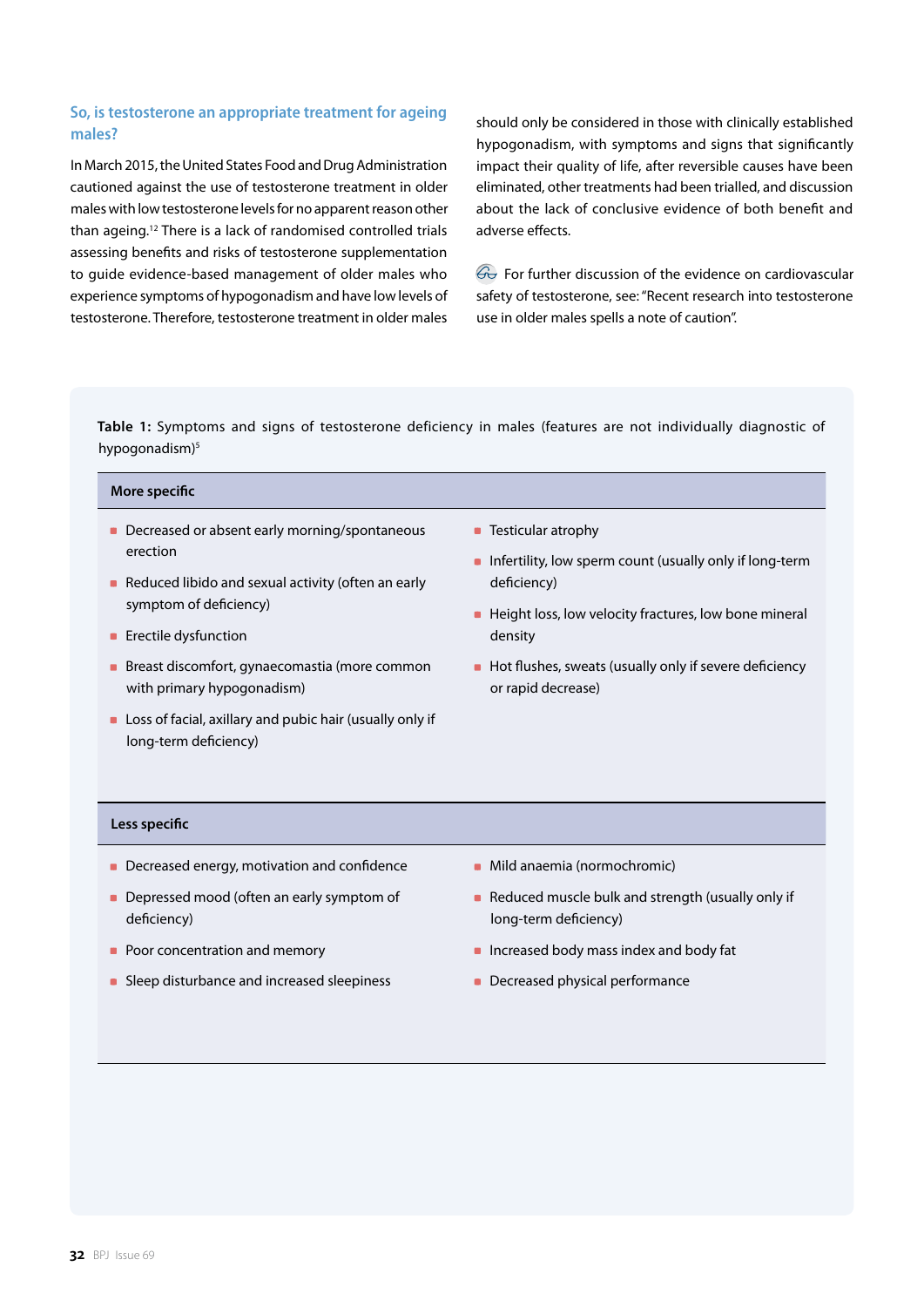# **Assessing older males with potentially low testosterone levels**

- 1. Patient history: does the patient report specific symptoms of hypogonadism, or could nonspecific symptoms be explained by other causes, including expected age-related changes?
- 2. Clinical examination: are there any features that support a diagnosis of hypogonadism or suggest a possible cause?
- 3. Investigation: does the patient have specific features of hypogonadism present, that are impacting the quality of their life, and therefore investigation of testosterone levels is warranted?

# **Symptoms, signs and risk factors for hypogonadism**

Many of the symptoms and signs of hypogonadism are nonspecific, present in other conditions and are also associated with ageing, making diagnosis challenging. In addition, patients may experience symptoms of hypogonadism at variable testosterone levels.<sup>2</sup> Therefore a diagnosis of hypogonadism is more certain in patients with multiple, more specific features consistent with low testosterone, rather than isolated symptoms.<sup>5</sup>

Symptoms and signs of hypogonadism are given in Table 1; these features are not individually diagnostic of hypogonadism. A study of over 3,000 males aged 40 to 79 years found that a combination of three sexual symptoms was highly predictive of low testosterone levels and the presence of these three features might suggest that investigation of testosterone levels is warranted: 18

- **Decreased frequency of morning erections**
- **Exectile dysfunction (inability to achieve or maintain** penile erection for satisfactory sexual performance)
- Decreased frequency of sexual thoughts (low sexual desire)

**A number of medical conditions** can influence the function of the HPG axis and are associated with hypogonadism. Patients with these conditions do not necessarily need to be investigated for hypogonadism, but the presence of the co-morbidity, along with symptoms and signs of testosterone deficiency, would increase suspicion of the diagnosis. Conditions associated with hypogonadism include: $^{2, 3, 19}$ 

- **End-stage renal disease**
- **Osteoporosis**
- **Moderate to severe COPD**
- **Severe obstructive sleep apnoea**
- **Type 2 diabetes (see note below)**
- **Pituitary tumour**
- $\blacksquare$  HIV
- **Testicular cancer**
- **Haemochromatosis**
- **Chronic inflammatory disease, e.g. arthritis**
- **Eating disorders (malnutrition)**

N.B. Testosterone levels are approximately 3 nmol/L lower in males with type 2 diabetes. However, these patients should only be prescribed testosterone if they meet diagnostic requirements for hypogonadism. Evidence does not support the use of testosterone to improve diabetes control.<sup>20</sup>

**The use of some medicines** is also associated with hypogonadism, including: $2, 3, 19$ 

- **Opioids**
- **High dose systemic corticosteroids**
- **Anabolic steroids**
- **Oestrogens and progesterones**
- **Chemotherapy medicines**
- $\blacksquare$ GnRH antagonist, e.g. prostate cancer treatment
- **Phenothiazines**

**Lifestyle factors** associated with hypogonadism include:19

- **Obesity**
- Chronic excess alcohol intake (recent alcohol intake can also cause transient decreases in total testosterone levels)
- **Vigorous exercise**
- $\blacksquare$ Significant stress
- **Sleep deprivation**
- **Illicit drug use, including misuse of anabolic steroids**

**Clinical examination** should focus on assessing the patient's body hair distribution and testicular size, and assessing for gynaecomastia. If pituitary disease is suspected, evidence of deficiency of other endocrine axes (e.g. secondary hypothyroidism, hypoadrenalism) and assessment of visual fields should be considered.

# **Investigate testosterone levels if significant features of hypogonadism are present**

The diagnosis of hypogonadism in males should be based on the presence of consistent symptoms and signs of hypogonadism in combination with a finding of a low testosterone level.<sup>5</sup> Therefore, measuring testosterone is not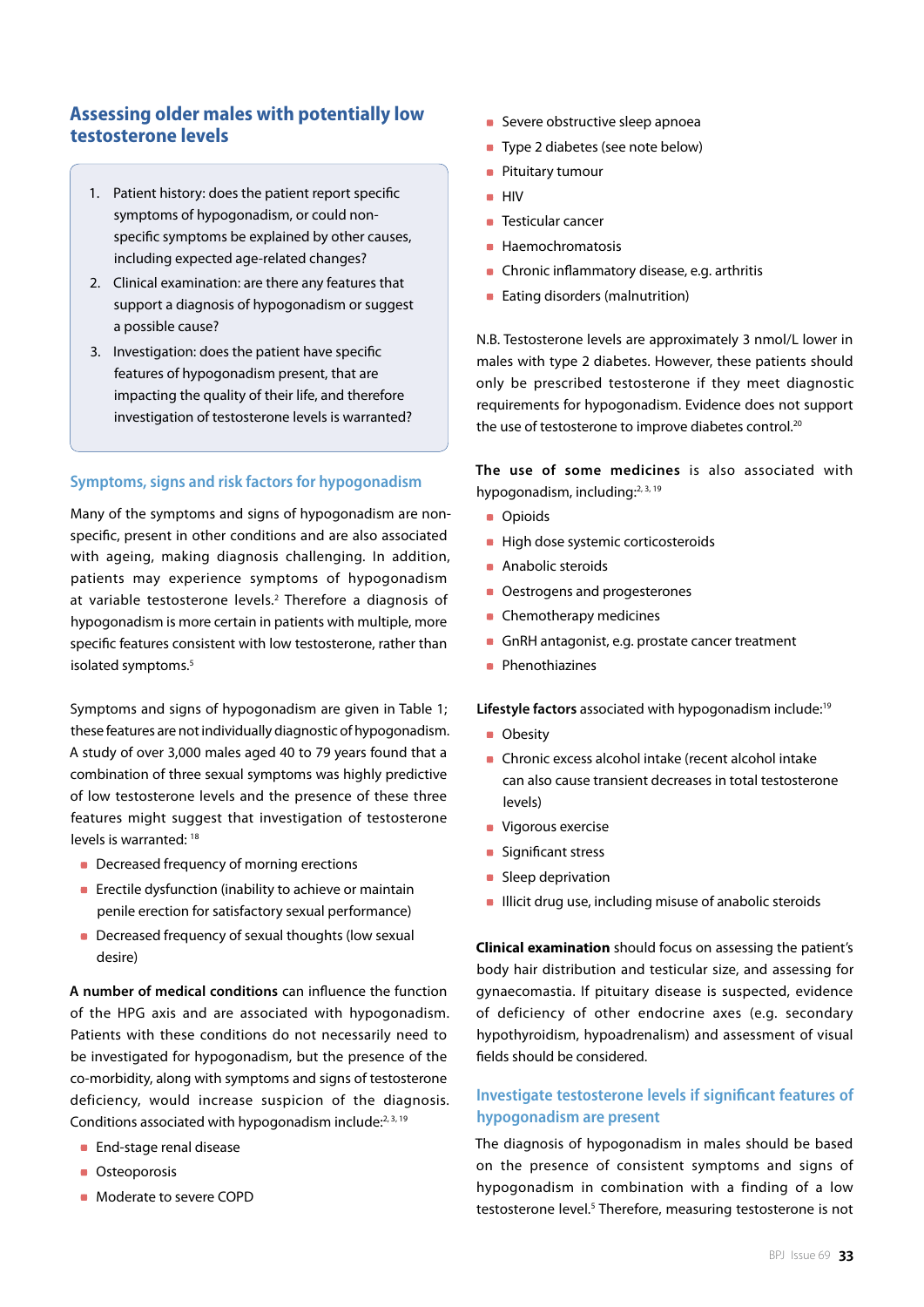necessary unless patients show symptoms and signs related to altered function of the HPG axis. When considering the timing of testing, control for factors that may cause a transitory drop in testosterone levels such as acute illness, recent alcohol intake or excessive exercise.19

Investigation of testosterone levels should be carried out before the patient begins any testosterone replacement treatment. Evaluation of the HPG axis becomes very difficult in patients who are already taking, or have been recently taking, testosterone replacement in any form, as endogenous testosterone production can be suppressed. These influences can persist for weeks or even months after stopping such preparations.

The recommended initial laboratory investigation for hypogonadism is an **early morning serum total testosterone**  when the patient is well. The suggested protocol is as follows:19

- 1. Request a total testosterone test between 7 am 10 am (unless the patient is a long-term shift worker; shift workers who sleep during the day have highest levels in the afternoon)
- 2. If the level is within the reference range, no further testing is required
- 3. If the level is below the reference range, repeat the test at least once to confirm a consistently low result; 30% of males with an initial low testosterone level will have a normal level on re-testing
- 4. Request a LH test with the subsequent testosterone test to help distinguish between primary and secondary hypogonadism
- 5. Consider testing SHBG and free testosterone only if there is reason to suspect that SHBG levels may be abnormal (e.g. marked obesity, thyroid disease, treatment with some medicines such as anticonvulsants); some males with total testosterone levels in the lower normal range may exhibit hypogonadism due to elevated SHBG levels and low free testosterone

Reference intervals for testosterone differ depending on the assay used; consult your local laboratory. A general reference interval for total testosterone in adult males is 11–40 nmol/L.<sup>19</sup> The testosterone level at which signs and symptoms of deficiency become apparent varies between individuals and the likelihood of symptoms increases at testosterone levels near the lower limit of the reference range for healthy young males.<sup>2,5</sup> However, it is generally agreed that

# **Erectile dysfunction is a common reason for men to request testosterone investigation**

A common reason for an older male to ask their general practitioner to investigate their testosterone level is because they are experiencing a sexual problem such as erectile dysfunction.

If erectile dysfunction is their only symptom of hypogonadism, investigation of testosterone levels is not warranted; erectile dysfunction is only rarely caused by low testosterone levels and is more likely to be caused by neurological or vascular disease, medicines or psychological factors. A PDE-5 inhibitor such as sildenafil is first-line treatment, after modifiable causes have been addressed.

If the patient has erectile dysfunction, along with other symptoms of hypogonadism, such as decreased frequency of morning erections and low libido (sexual thoughts), it is reasonable to request a serum total testosterone level. If the level is below the reference range, the test should be repeated to confirm consistently low testosterone levels (see above).

If a testosterone deficiency is established, testosterone replacement treatment can be discussed as an option to improve some sexual dysfunction symptoms. Improvements in libido and sexual function in general have been reported in males taking testosterone replacement. However, testosterone treatment is not thought to significantly improve erectile dysfunction when compared to the use of sildenafil (Page 35).

 $\mathbb{G}$  For further information, see: "Selected topics in men's health: erectile dysfunction", Best Tests (Sep, 2010).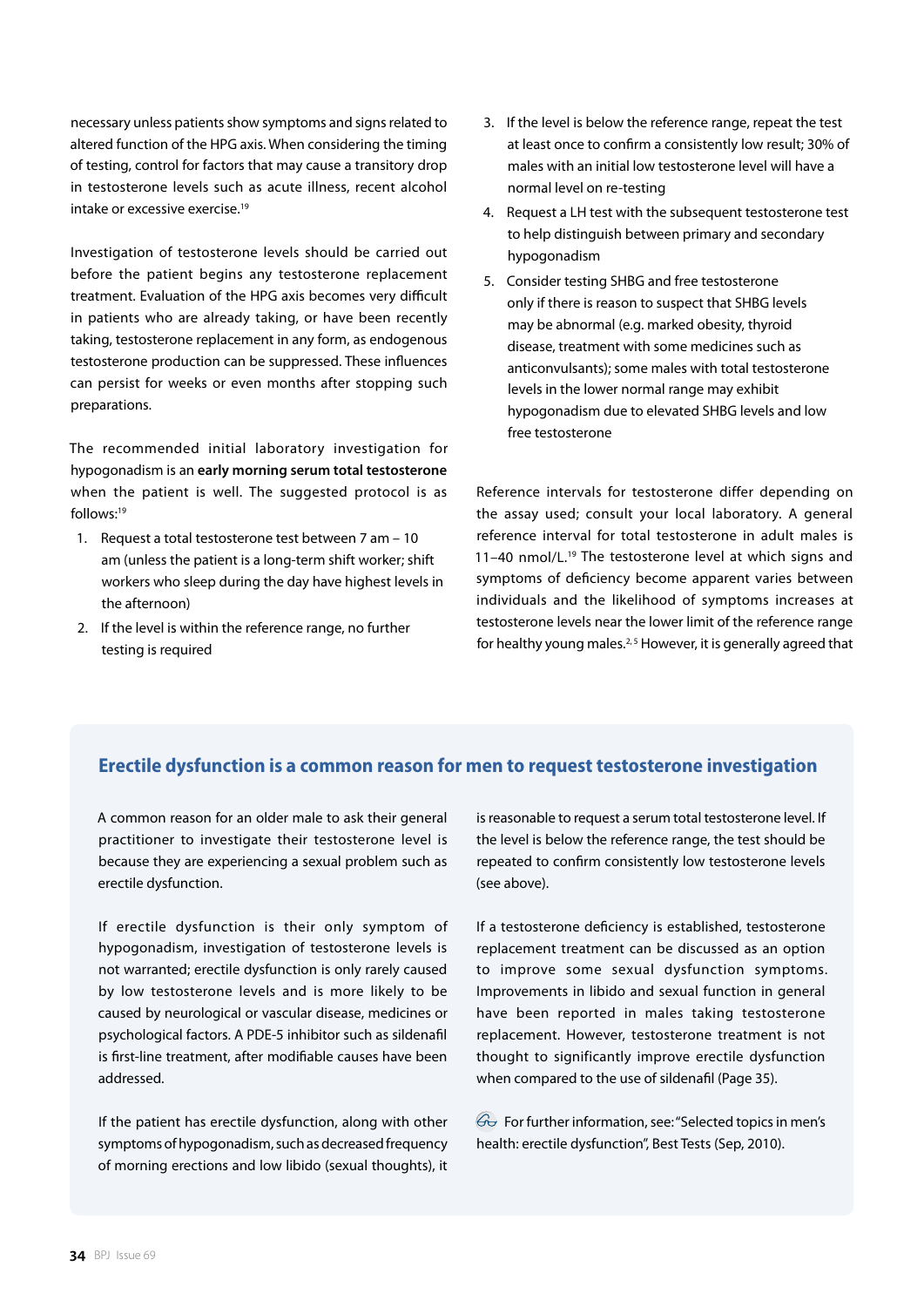if the level is consistently below 8 nmol/L, this is diagnostic of hypogonadism, in conjunction with relevant symptoms and signs. $2, 18$ 

It is recommended that patients with consistently low testosterone levels are discussed with an endocrinologist to guide further investigations. Primary hypogonadism is characterised by low testosterone levels along with elevated LH levels. If seminiferous tubule function and spermatogenesis is also affected, then FSH may also be elevated. Secondary hypogonadism is most commonly associated with low LH or inappropriately normal levels of LH in a patient with low testosterone levels.<sup>3</sup> A prolactin test may be indicated if a pituitary tumour is suspected as a cause of secondary hypogonadism.19

# **Managing older males with established testosterone deficiency**

- 1. Manage modifiable factors: does the patient have co-morbidities (including the effect of medicines) or lifestyle factors that can be optimally managed to improve symptoms?
- 2. Consider testosterone treatment as an option: Does the patient have specific features for which improvement with testosterone treatment can be measured/assessed? Does the patient have any contraindications or risk factors for treatment? Have you explained the risks and benefits of testosterone treatment and monitoring requirements to the patient?
- 3. Second opinion: have you discussed the management strategy and possible treatment options with an endocrinologist?
- 4. Monitoring testosterone treatment if prescribed: has testosterone treatment resulted in an improvement of symptoms? Are there any adverse effects of treatment?

# **Address reversible causes of hypogonadism**

If a patient is confirmed to have hypogonadism, any comorbidities or lifestyle factors that may be contributing to their symptoms and signs should be optimally managed before considering testosterone replacement treatment. This may involve recommending increased physical activity, weight loss and smoking cessation and reviewing treatment for COPD, sleep disorders (e.g. obstructive sleep apnoea), diabetes or any other long-term conditions.

#### **Discuss the pros and cons of testosterone treatment**

Testosterone replacement is a treatment option for older males with established hypogonadism; it is more likely to be worthwhile for those with specific symptoms for which improvements can be evaluated. The decision whether to initiate testosterone should take place after a discussion with the patient on the benefits and risks of treatment, which to some extent are both uncertain as detailed data on long-term health benefits and risks in large randomised controlled trials is currently lacking.<sup>5</sup> In addition, patients should be made aware of the testing requirements both prior to initiating treatment (e.g. for the possibility of undetected prostate cancer), and during treatment to assess response and safety (e.g. haemotocrit levels).

**The benefits** of testosterone treatment can include a reduction in depressive symptoms and improvements in mood and cognitive functioning, an overall feeling of energy and well-being and reported improvements in libido and sexual function.<sup>2,5</sup> For males with erectile dysfunction and low testosterone levels, however, a large randomised controlled trial investigating the effect of testosterone replacement in addition to sildenafil found that the combination of treatment was not superior to sildenafil plus placebo in improving erectile function.21 Effects which can be ascertained by the clinician include changes in body composition, such as an increase in muscle mass and a decrease in abdominal fat, and changes in surrogate markers of cardiovascular risk; testosterone treatment may improve a patient's glycaemic control and lipid profile, depending on their initial state of health.2

#### **Potential adverse effects of testosterone treatment**

Secondary polycythaemia is one of the main adverse effects of testosterone treatment, detected by an elevation in haematocrit levels (also referred to as packed cell volume – PCV). It is caused when levels of testosterone rise above the normal physiological range, and is more likely to occur with injectable preparations where the treatment regimen causes fluctuating testosterone levels.<sup>5</sup> Polycythaemia can lead to cardiovascular and thrombotic complications due to the increased viscosity of the blood and thrombosis. In men already at relatively high cardiovascular risk, testosterone treatment has been associated with an increase in cardiovascular events, and should be used with caution.<sup>22</sup>

For further discussion of the evidence on c**ardiovascular safety** of testosterone, see: "Recent research into testosterone use in older males spells a note of caution", Page 31.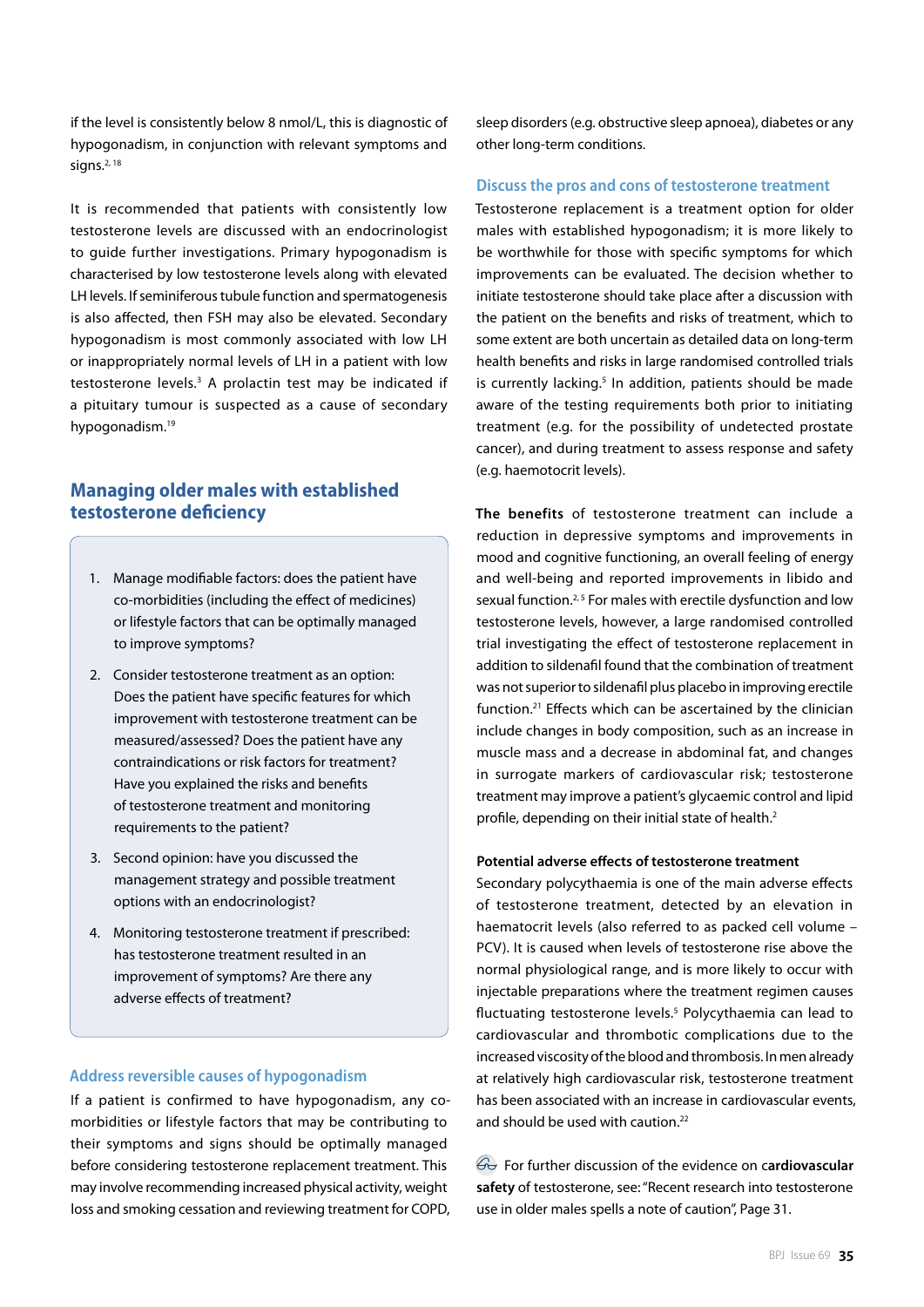# Table 2: Testosterone formulations subsidised in New Zealand<sup>2, 23</sup>

|                                                             | Amount of active ingredient*                                                                                                             | Initial dosing interval*                                                                                        | <b>Notes</b>                                                                                                                                                                                                                                                                                                                                                                                                                                                               |
|-------------------------------------------------------------|------------------------------------------------------------------------------------------------------------------------------------------|-----------------------------------------------------------------------------------------------------------------|----------------------------------------------------------------------------------------------------------------------------------------------------------------------------------------------------------------------------------------------------------------------------------------------------------------------------------------------------------------------------------------------------------------------------------------------------------------------------|
| Intramuscular injections:                                   |                                                                                                                                          |                                                                                                                 |                                                                                                                                                                                                                                                                                                                                                                                                                                                                            |
| Testosterone esters <sup>†</sup>                            | 250 mg in 1 mL injection                                                                                                                 | 250 mg, every three weeks                                                                                       | Fluctuations in testosterone levels<br>occur across injection cycle with<br>higher levels following injections,<br>tapering off over time. Patients<br>may experience fluctuations in<br>symptoms of hypogonadism.<br>Risk of elevated haematocrit<br>is greater with injections due<br>to periods of elevation of<br>testosterone above physiological<br>range.<br>To be given by deep IM injection,<br>e.g. gluteal muscle                                               |
| Depo-testosterone<br>(testosterone cipionate) <sup>+</sup>  | 1000 mg in 10 mL injection                                                                                                               | 50 - 400 mg, every two to<br>four weeks                                                                         |                                                                                                                                                                                                                                                                                                                                                                                                                                                                            |
| Testosterone undecanoate<br>(undecylate) <sup>†</sup>       | 1000 mg in 4 mL injection                                                                                                                | 1000 mg, every 10 - 14<br>weeks                                                                                 |                                                                                                                                                                                                                                                                                                                                                                                                                                                                            |
| <b>Oral capsules:</b>                                       |                                                                                                                                          |                                                                                                                 |                                                                                                                                                                                                                                                                                                                                                                                                                                                                            |
| Testosterone undecanoate 40 mg<br>(undecylate) <sup>†</sup> |                                                                                                                                          | 120-160 mg, daily, in two<br>divided doses initially,<br>reduced to 40 - 120 mg,<br>daily, in two divided doses | Recommended to be taken<br>with or immediately after food.<br>Absorption is dependent on fat<br>intake, adequate absorption<br>is, however, usually achieved as<br>long as patients are not fasting or<br>taking with low-fat meals. <sup>26</sup>                                                                                                                                                                                                                         |
| <b>Transdermal applications:</b>                            |                                                                                                                                          |                                                                                                                 |                                                                                                                                                                                                                                                                                                                                                                                                                                                                            |
| Transdermal patch                                           | 2.5 mg delivered over 24 hours, $2.5 - 7.5$ mg, daily<br>recommended to be applied<br>at 10 pm daily to mimic<br>normal circadian rhythm |                                                                                                                 | Frequently causes skin reactions<br>- including blistering and burning.<br>More than one patch will be<br>required, and applied at the same<br>time, for doses above 2.5 mg daily.<br>To be applied to intact, non-<br>scrotal skin (e.g. back, abdomen,<br>thighs, upper arms) and pressed<br>firmly in place, especially around<br>the edges; the area of application<br>should be changed to give an<br>interval of seven days between<br>applications to the same site |

\* Due to differences in testosterone salts used in injections and bioavailability, the amount of testosterone administered is not directly comparable across formulations. Dosing amount and interval should be adjusted according to response to achieve a physiological testosterone level.

† These formulations are "retail pharmacy – Specialist" which means that specialist prescription or endorsement is required for subsidy; all listed formulations are fully subsidised.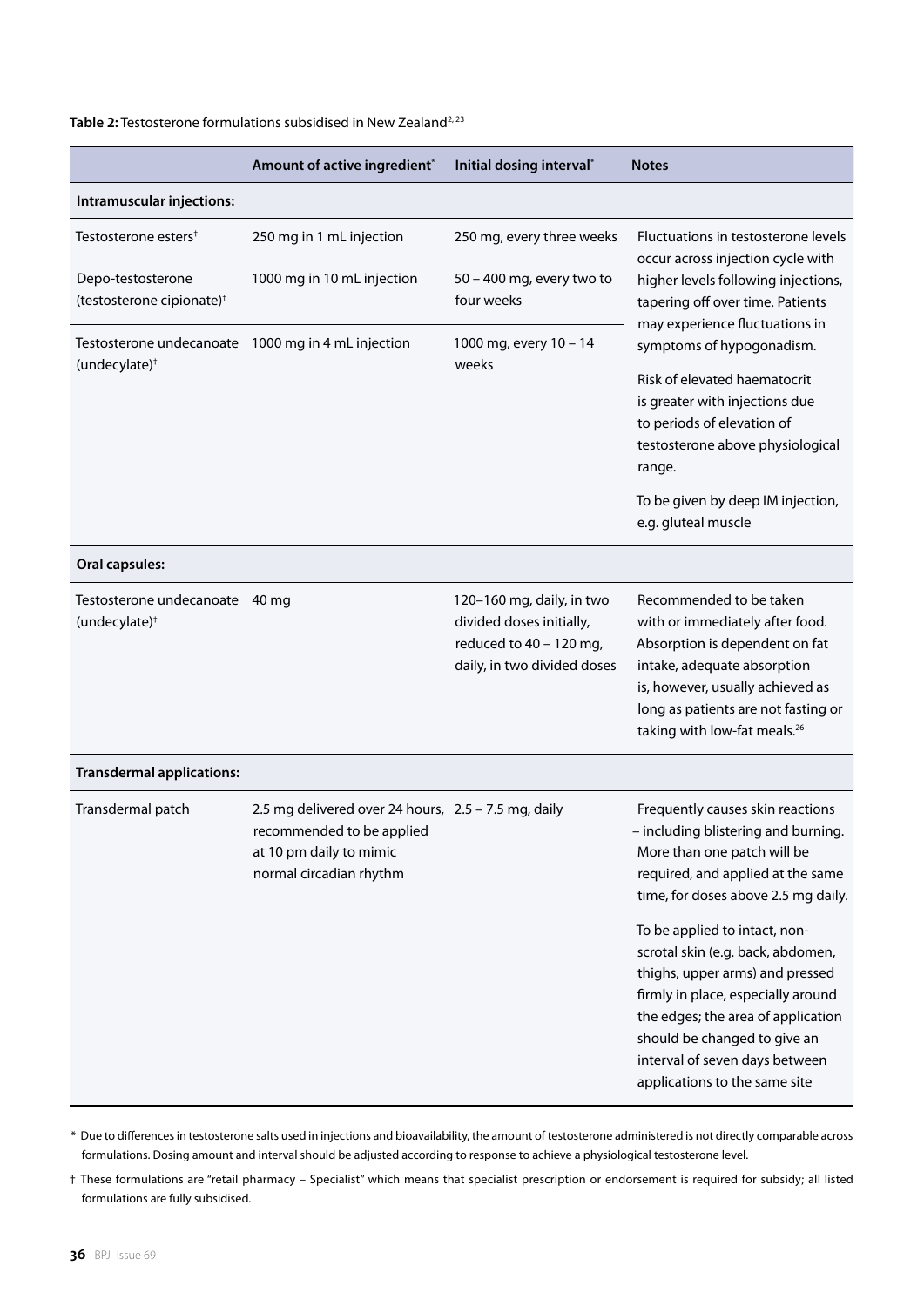**Growth of a prostate cancer** may be accelerated with testosterone treatment. Meta-analyses have not shown that testosterone treatment causes the initiation of prostate cancer, but rather may increase the rate of growth of pre-existing androgen-dependent prostate cancer cells.<sup>2</sup>

**Sperm production reduces** with testosterone supplementation. Therefore it is not an appropriate treatment for men who wish to retain their fertility. Depending on the underlying cause, suppressed spermatogenesis due to testosterone treatment can potentially be reinitiated by hCG treatment under specialist fertility clinic care.

**Other adverse effects** experienced by males taking testosterone include acne, oily skin and worsening of male pattern baldness. There is weak evidence that testosterone treatment may induce or worsen obstructive sleep apnoea.<sup>5</sup> Oral formulations of testosterone have been rarely associated with hyperbilirubinaemia and liver toxicity.<sup>5</sup>

**Testosterone treatment is contraindicated** in males with:5, 23

- **Metastatic prostate cancer**
- **Breast cancer**
- **Primary liver tumours**
- **Hypercalcaemia**
- Nephrotic syndrome

**Testosterone treatment is not recommended** in males with:5

- A palpable prostate nodule or induration
- $PSA > 4.0$  ng/mL or 3.0 ng/mL if they have a family history of prostate cancer
- Severe lower urinary tract symptoms associated with benign prostatic hyperplasia
- $\blacksquare$  Haematocrit (PCV) > 50%
- **Severe untreated obstructive sleep apnoea**
- **DED Uncontrolled or poorly controlled congestive heart** failure
- **Requirement for fertility**
- **Previous testosterone misuse**

#### **Initiating and monitoring testosterone treatment**

If the decision is made that testosterone treatment is appropriate and the patient wishes to proceed, it is recommended that this is discussed with an endocrinologist. In most cases, an initial trial of testosterone treatment is recommended for three to six months, to evaluate improvement in symptoms and tolerability. If symptoms do not improve within six months, treatment should be discontinued.<sup>24</sup> If testosterone treatment is found to be beneficial and therefore continued, it is likely to be required long-term.

#### **Prior to commencing treatment:**

- 1. Measure PSA in males aged 40 years or over; patients with PSA > 0.6 ng/mL should undergo a prostate examination<sup>5</sup>
- 2. Measure haemoglobin and haematocrit levels (full blood count)

#### **Selecting a preparation:**

Fully subsidised testosterone treatment is available in New Zealand in oral, injectable and transdermal preparations (Table 2). Most of these require an initial diagnosis and prescription from a specialist. General practitioners, however, may be involved in the follow-up care and monitoring of these patients and subsequent prescription repeats. The choice of testosterone formulation is largely based on patient preference.<sup>5</sup> There is some evidence from a study of patients taking testosterone in the United States and United Kingdom that short-acting injections carry a higher risk of adverse cardiovascular effects than daily applications such as transdermal patches or gels (available overseas); this study did not include patients using three-monthly testosterone undecanoate injections, which is an alternative injection preparation available in New Zealand.25 The use of preparations taken on a daily basis (e.g. oral tablets or patches) may be preferable during initial use to allow for withdrawal if adverse effects develop.<sup>2</sup>

#### **Therapeutic range:**

The aim of testosterone supplementation in males should be to provide circulating levels within the normal range for their age group. In younger males, aim for a level within the mid-range of the reference interval, and in older males, aim for the lower range of the interval.<sup>5</sup> Testosterone levels should be assessed within three to six months of initiating treatment and then at least annually thereafter.<sup>2, 5</sup>

The ideal time for monitoring testosterone levels depends on the preparation being used:<sup>5</sup>

- **Injectable formulations: measure testosterone levels** midway between the planned injection interval
- Oral undecanoate capsules: measure levels within three to five hours of dosing
- **Transdermal patches: measure levels in the morning if** the patch has been applied the previous evening

#### **Monitoring for adverse effects:**

PSA should be measured, and digital rectal examination performed, at three, six and 12 months after initiating treatment, then according to local screening guidelines for all males.<sup>2,5</sup> Due to the effects of testosterone on the prostate small increases in PSA are likely: a systematic review of testosterone